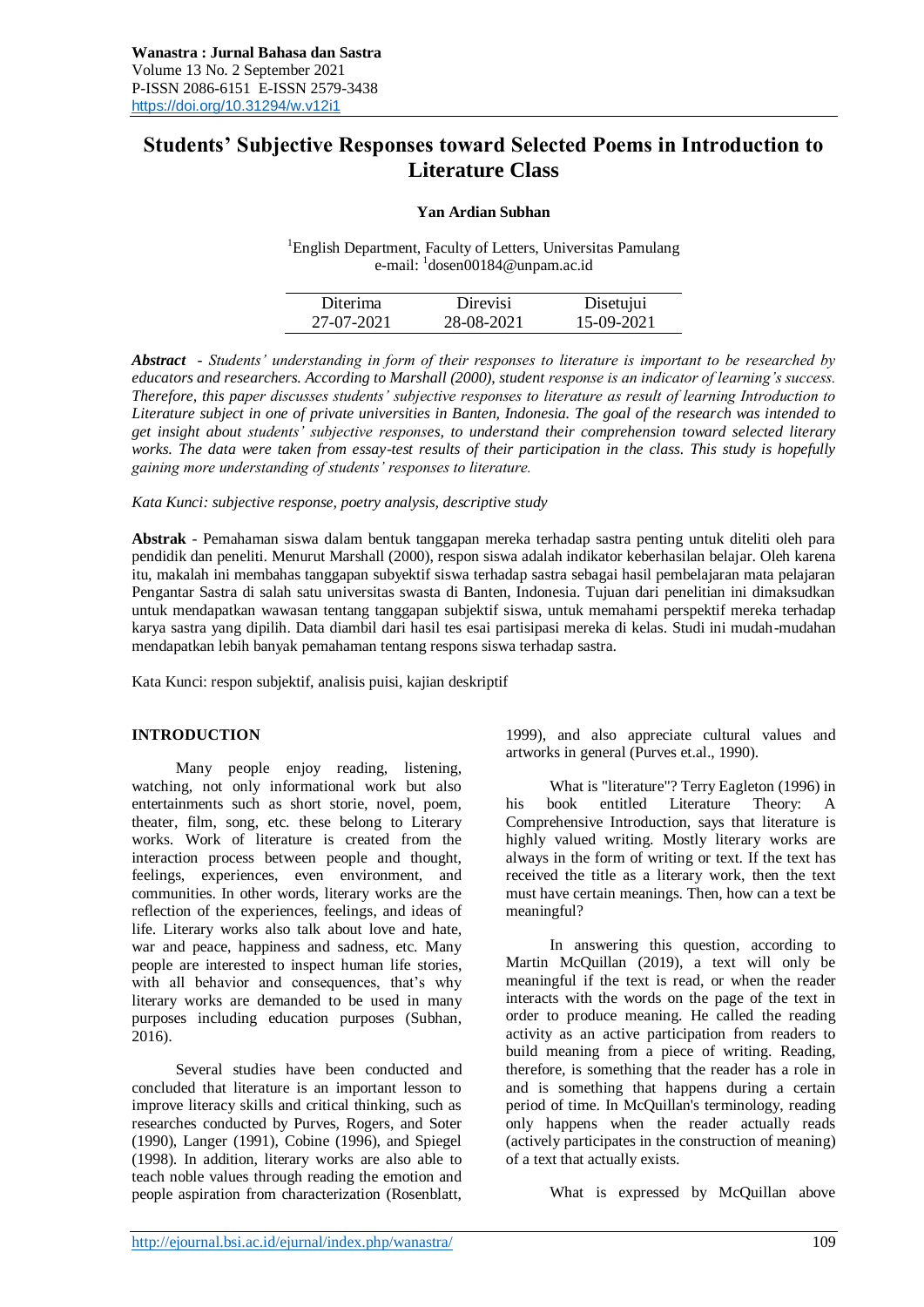shows the importance of the role of the reader in the meaning of a literary work. For this reason, it is undeniable that the reader is actually the scorer of a literary work. The high and low value of a literary work is determined by how the response of the text's readers. Based on these things, a theoretical concept emerged about the response of readers, better known as Reader-response Theory.

In its journey, reader-response theory has experienced many developments. Various variations of this theory emerge with the perspective and focus of different studies. One theory that will be the focus of this discussion at the same time is Transactional Reader-response theory. Just like the general readerresponse theory, this theory also sees the reader as a very important object in the formation of meaning. Then, what is special about this theory? These questions will be answered in the discussion in the next section.

### **1. History and Basic Concepts of Readerresponse**

Contemporary reader-response theory is developed from philosophical hermeneutics and phenomenology in the 1950s. However, attention to the process of reading actually emerged during the 1930s as a reaction to a growing tendency to reject the reader's role in the creation of meaning, which is a formal principle of New Criticism that dominated critical practice in the 1940s and 1950s. In New Criticism, the meaning of a literary work lies in the text itself and is independent of anything. The meaning is not the result of the author's intention and cannot be changed by the response of the reader. New Critics believe that the attention to the response of the reader will create confusion between what the text actually is and what is done by the text (what the text is with what the text does). Reader response theory argues that the meaning of a text cannot be separated from what is done (said) by the text. The theory, which did not receive much attention until the 1970s, believes at least two things: (1) that the role of the reader cannot be separated from our understanding of literary works, and (2) that the reader does not passively consume the meaning presented by a literary text objective; but rather actively creating meaning that they find in literary works (Tyson, 1996).

The belief that readers actively make meaning, as above, means that different readers can read the same text in different ways. In fact, readerresponse theorists believe that a reader who reads a text on two different occasions might produce different meanings. This is because of the many variables that contribute to our experience of the text, for example, the knowledge we gain from the first and second readings, personal experiences that appear on the sidelines of the two readings, change

of mood (mood) at the time of the two reading recess, or change of destination in reading the text (Tyson, 1996).

## **2. Reader-response Transactional Theory**

Transactional reader-response theory (transactional reader-response) is often associated with Louise Rosenblatt, because she contributed a lot of thoughts in the development of this theory. Transactional reader-response discusses transactions between texts and readers. Rosenblatt does not reject the importance of the text in supporting the reader, but he argues that both are needed in the creation of meaning (Tyson, 1996).

Then, how the transaction goes? As discussed above, the meaning of a text appears to the reader influenced by various variables. A text acts as a stimulus or stimulus in which we respond in our own way. Feelings, memories, and associations will appear when we read. All of these things affect us in understanding and interpreting a text. Literary works that we have read before, all of our knowledge, and even our physical condition and mood today also influence this understanding and meaning. When we read, the text can act as a blueprint that can be used to improve our interpretation when we realize that we have made an interpretation that goes too far with what is written in the text. The process of improving this interpretation usually results in our return to reread the previous section in order to consider some developments from the text we have found. Thus, a text guides us to make corrections independently of our interpretations in order to develop a complete interpretation. So the creation of a literary work is a product of the transaction between the reader and the text, both of which are equally important in the process (Tyson, 1996).

In her book, *The Reader, The Text, The Poem*, Rosenblatt introduces two reading strategies that can be used to identify the motives of the readers and their "transactions" with literary works. The first is aesthetic reading, in which the reader pays special attention to what happens during his reading (Davis and Womack, 2001). When we read in this aesthetic mode, we experience a personal connection with the text that makes our attention focus on the emotional subtlety of the language and encourages us to make judgments (Tyson, 1996). The second strategy is non-aesthetic reading where the reader focuses attention on the traces of knowledge and data that will remain after the reading process. Rosenblatt calls this strategy an efferent reading, in which readers make themselves interested in what will be obtained materially from the reading experience (Davis and Womack, 2001). When we read in efferent mode, we focus on the information contained in the text, as if the text is a repository of facts and ideas that we can carry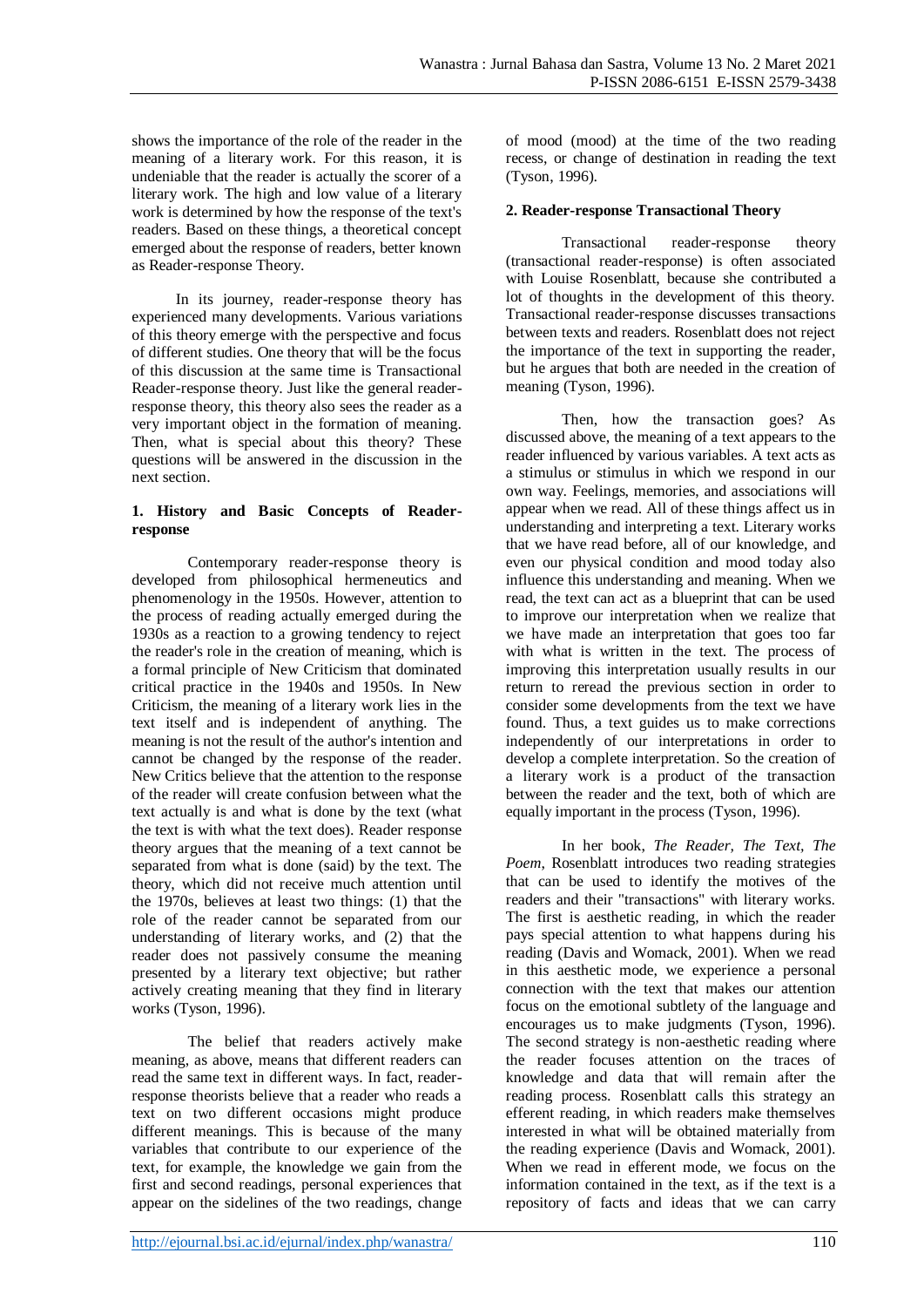everywhere. Therefore, in order to bring about transactions between the text and the reader, our reading approach or strategy to the text must be aesthetic rather than efferent. Without an aesthetic approach, there is no transaction between the reader and the text that can be analyzed (Tyson, 1996).

The followers of Wolfgang Iser (a literary expert from Germany) might explain what Rosenblatt calls the blueprint and stimulus function of the text with the terms of meaning that are always offered by every text: determinate meaning and indeterminate meaning. The meaning of determinate refers to what is called the fact of the text, certain events in the storyline, or the clear physical description provided by the words on a page. In contrast, the meaning of indeterminate refers to "gaps" ("gaps") in the text - for example actions that are not clearly explained or as if they have several explanations - that allow or even invite readers to create interpretations according to their own. Thus, Rosenblatt's efferent approach depends entirely on the determinate meaning, while the aesthetic approach depends both on the determinate meaning and the indeterminate meaning (Tyson, 1996).

The interaction between determinate meaning and indeterminate results in a number of experiences that are constantly on the reader: retrospect, or think back to what we have read before in the text; anticipation of what will happen next, fulfillment or disappointment over our anticipation; revisit of our understanding of a character or event; etc. At one point in a literary work, the meaning of determinate often appears, but at the next point, it could be that the meaning of indeterminate becomes more frequent. This happens in line with our point of view which turns into various perspectives presented by, for example, narrators, characters, and events from unraveling storylines. So, according to Iser, the text itself guides us through the various processes involved in interpreting the meaning of the text (Tyson, 1996).

According to transactional theorists, different readers emerge with different but acceptable interpretations. This happens because the text allows for the emergence of a variety of acceptable meanings, namely those that have textual support. However, due to the existence of real texts involved in this process which is the basis of our response, not all readings are acceptable, in fact, some readings can be more accepted than others (Tyson, 1996).

### **3. Subjective Reader Response Theory**

It is very different from effective language styles and all forms of transactional reader responses theory, subjective reader-response theory does not call for analysis of textual cues. To subjective

reader-response criticism, led by David Bleich's work, reader response is texts, both in the sense that there is no literary text outside the meaning created by reader interpretation and in the sense that the text analyzed by criticism is not literature work but written response from the reader.

To understand how there are no literary texts outside the meanings made by readers' interpretation, we need to understand how Bleich (1975) defines literary texts. Like many other reader-response criticisms, he distinguishes between what he calls real objects and symbolic objects. Real objects are physical objects, such as tables, chairs, cars, books, and the like. Literary text printed pages are real objects. But his experience made when someone reads the printed page, like the language itself, is a symbolic object because it happens not in the physical world but in the conceptual world, namely in the reader's mind. This is why Bleich calls reading - feelings, relationships, and memories that occur when we react subjectively to words printed on a page—symbolization: our perception and identification of our reading experience creates a conceptual world, or symbolic, in our minds when we read. Therefore, when we interpret the meaning of the text, we actually interpret the meaning of our own symbolization: we interpret the meaning of the conceptual experience we made in response to a text. He thus calls the act of re-interpretation of symbolization. Re- symbolization occurred when our experience of texts results in us a desire for explanation. Our evaluation of text quality is also an act of re-symbolization: we don't like or dislike text; we like or don't like our symbolism about it. Thus, the text we are talking about is not the actual text page: that is the text in our mind. Because the only text is the text in the reader's mind, this is the text analyzed by subjective reader-response criticism, for whom the text is equated with a written response reader. Bleich, whose main interest is pedagogical, offers us methods for teaching students how to use their responses to learn about literature or, more precisely, to learn about literary responses. Contrary to popular opinion, subjective criticism is not a matter anything is free for all. This is a coherent methodology and aims to help us students and ourselves produce knowledge about the reading experience.

In addition, responses can be characterized, for example, as pleasure, discomfort, attractiveness, disappointment, relief, or satisfaction, and may involve a number of emotions, such as fear, excitement, and anger. A student response analysis statement might reveal that certain responses produce, for example, from identification with certain characters, from fulfilling fierce desires, from eliminating (or adding to) feelings of guilt, or the like. The goal here is for students to understand their responses, not just report them or make excuses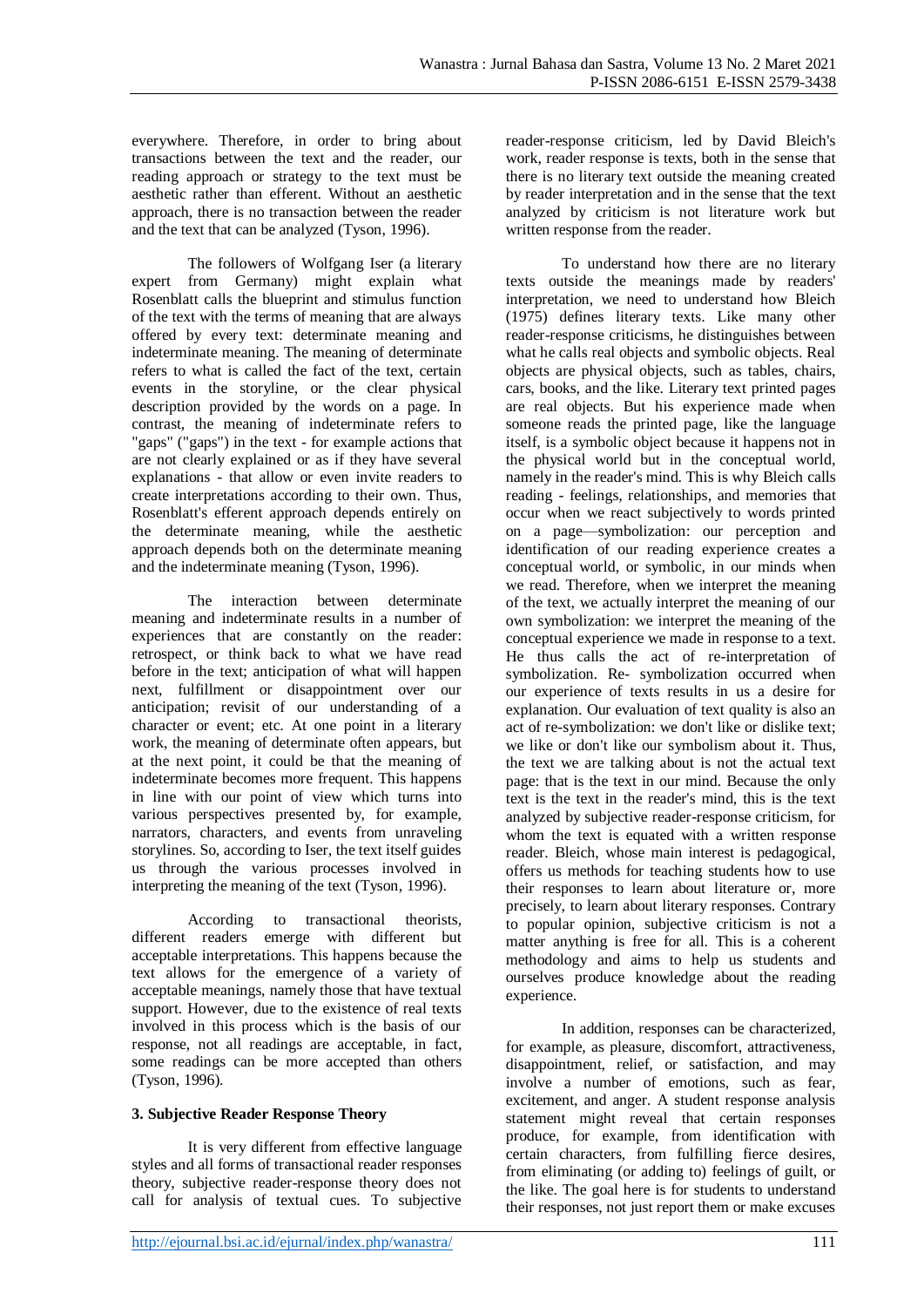for them. So, a response-analysis statement is a thorough and detailed explanation of the relationship between certain textual elements, certain personal responses, and the meaning of the text have for students as a result of his personal meeting with it.

This research will limit only by looking at student responses in written form. Their subjective writing in the form of their sentences is expected to have certain "symbols" as a form of their understanding of the text. As according to Bleich's theory, students will re-formulate their understanding toward the selected literary works by process of "re-symbolization". By seeing these products, we may see their interpretation as their attempt towards understanding. Hopefully, their writing products will show their involvement of emotions as it is also important as it indicates that they understand their own responses.

### **RESEARCH METHODOLOGY**

1. Research Design

This research dealt with qualitative approach in collecting, analyzing, and describing the data.

2. Setting and Participants

An English class, with 25 students at English Department, Universitas Pamulang with their ages varied between 18 and 24 are the participants for this study. These are all students of the third academic semester, majoring in English Literature and their performance on tests are further evaluated.

These participants came from class of Introduction to Literature course held once a week, through the exact same academic rituals intended for the course and taught by a same instructor. Students in the class are required to read some samples of English literary texts as a requirement for their learning courses and this is their first academic meeting with English literature subjects.

Poetry were chosen to be read by participants should be covered as a side program along with other reading material assigned by the lecturer. Three short poems entitled "Nothing Gold Can Stay" by Robert Frost, "The Sick Rose" by William Blake and "We Real Cool" by Gwendolyn Brooks are shared with the class program for six meetings.

#### 3. Data Collection Method(s) and Analysis

This research used questionnaire as the main techniques in collecting the data. Descombe (1998) explained there are some advantages using survey techniques in collecting data:

1. Empirical data; it produces data based in the observation process.

2. Wide and inclusive coverage; it is able to implement on small and large scale.

3. Costs and time; it promotes low cost and effective time consumption in collecting the data.

### **RESULT AND DISCUSSION**

From 25 students who took the literary understanding test, only 14 people responded. Of these 14 comments, as many as 7 (seven) students commented on the first poem, 6 (six) students gave responses to second poem, and only one person gave a comment on the third poem. Their responses are arranged in the following table.

| Table 1: Students' Subjective Responses to three |  |
|--------------------------------------------------|--|
| selected poems                                   |  |

| <b>Title of</b> | <b>Numbers</b> | scieciea poems<br>Data | Students'              |
|-----------------|----------------|------------------------|------------------------|
| the             | of             | No.                    | Subjective             |
|                 |                |                        |                        |
| poem            | students       |                        | <b>Responses</b>       |
|                 | who give       |                        |                        |
|                 | responses      |                        |                        |
| Nothing         |                | 1                      | "Nothing<br>Gold       |
| Gold            |                |                        | Can Stay"<br>is<br>a   |
| Can             |                |                        | that<br>poem           |
| Stay            |                |                        | discussed<br>about     |
|                 |                |                        | "Age"<br>is<br>age.    |
|                 |                |                        | something "green"      |
|                 |                |                        | but age can only       |
|                 |                |                        | stay for an hour (a    |
|                 |                |                        | while/not long)        |
|                 |                | $\overline{2}$         | This poem is about     |
|                 |                |                        | nature. The poem       |
|                 |                |                        | tells [us] to take     |
|                 |                |                        | care the nature and    |
|                 |                |                        | do not destroy it      |
|                 |                | $\overline{3}$         | In this poem $tell(s)$ |
|                 |                |                        | about gold that        |
|                 |                |                        | to "nature"<br>refers  |
|                 |                |                        | who<br>can<br>stay     |
|                 |                |                        | because of human       |
|                 |                |                        | that destroys the      |
|                 |                |                        | without<br>nature      |
|                 |                |                        | using limitlessly      |
|                 |                | $\overline{4}$         | Nothing Gold Can       |
|                 |                |                        | Stay (is) about all    |
|                 |                |                        | the happening<br>in    |
|                 |                |                        | good in life (that)    |
|                 |                |                        | (be)<br>cannot         |
|                 |                |                        | All<br>forever.<br>the |
|                 |                |                        | people have failed     |
|                 |                |                        | in life, have good     |
|                 |                |                        | life, have<br>happy    |
|                 |                |                        | life, and have sad     |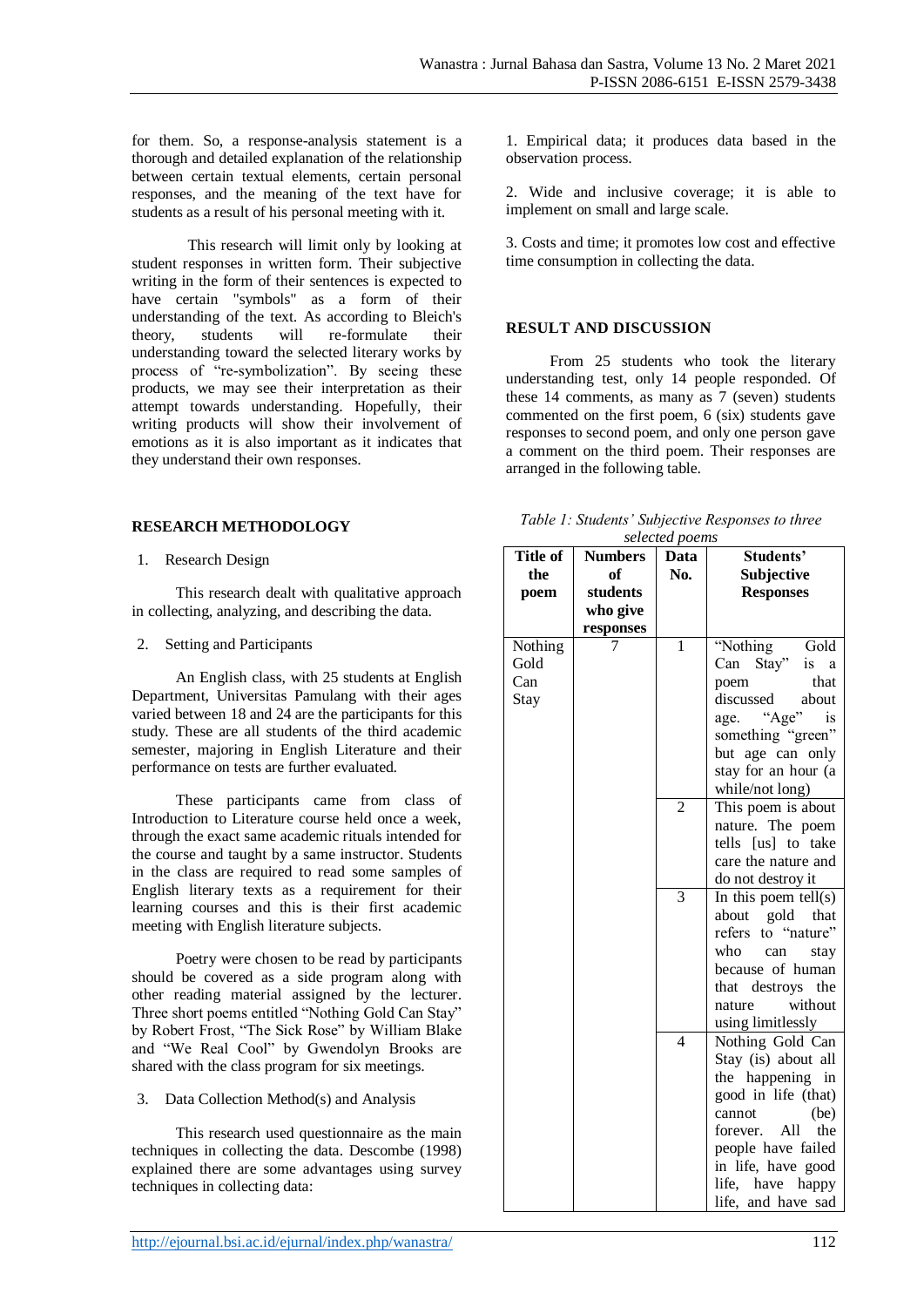|      |   |                | life                       |
|------|---|----------------|----------------------------|
|      |   | 5              | "Nothing<br>Gold           |
|      |   |                | Stay" tells<br>Can         |
|      |   |                | about<br>how               |
|      |   |                | important the age          |
|      |   |                | is. Age is the most        |
|      |   |                | priceless thing that       |
|      |   |                | each person has,           |
|      |   |                | we can't<br>return         |
|      |   |                |                            |
|      |   |                | even for a second.         |
|      |   |                | Even though it's           |
|      |   |                | important<br>thing,        |
|      |   |                | many people don't          |
|      |   |                | really care of how         |
|      |   |                | they use their age.        |
|      |   |                | This poem reminds          |
|      |   |                | to<br><b>us</b><br>concern |
|      |   |                | about our age and          |
|      |   |                | uses it only does          |
|      |   |                | useful<br>things<br>in     |
|      |   |                | life. Don't waste          |
|      |   |                | even a second in           |
|      |   |                |                            |
|      |   |                | life.                      |
|      |   | 6              | Nothing Gold Can           |
|      |   |                | Stay is a poem that        |
|      |   |                | tells<br>about             |
|      |   |                | something<br>that          |
|      |   |                | can't stay forever.        |
|      |   |                | This<br>poem               |
|      |   |                | symbolized parts.          |
|      |   |                | This poem use(s)           |
|      |   |                | personification and        |
|      |   |                | metaphor                   |
|      |   |                | figurative language        |
|      |   | 7              | Nothing Gold Can           |
|      |   |                | Stay talks<br>about        |
|      |   |                |                            |
|      |   |                | youth that doesn't         |
|      |   |                | last long. It also         |
|      |   |                | discusses about            |
|      |   |                | when people are            |
|      |   |                | still in their youth       |
|      |   |                | they can try and           |
|      |   |                | achieve many               |
|      |   |                | things                     |
| The  | 6 | $\mathbf{1}$   | The poem talks             |
| Sick |   |                | about illness              |
| Rose |   | $\overline{c}$ | The Sick Rose is           |
|      |   |                | about the girl who         |
|      |   |                | is sick. She lives in      |
|      |   |                |                            |
|      |   |                | an era where men           |
|      |   |                | are in the upper           |
|      |   |                | class. The author          |
|      |   |                | feels sorrow about         |
|      |   |                | the girl and writes        |
|      |   |                | "The Sick Rose"            |
|      |   | 3              | "The<br>Sick<br>Rose"      |
|      |   |                | talks about despair,       |
|      |   |                | sadness, and death.        |
|      |   |                | "Rose" describe as         |
|      |   |                | death                      |
|      |   |                |                            |

|      |   | $\overline{4}$ | "The Sick Rose"          |
|------|---|----------------|--------------------------|
|      |   |                | talks<br>about<br>a      |
|      |   |                | woman's sickness         |
|      |   |                | as a woman's             |
|      |   |                | tragic experience.       |
|      |   |                | "Rose" in<br>this        |
|      |   |                | is<br>poetry             |
|      |   |                | the<br>perumpamaan       |
|      |   |                | woman                    |
|      |   | 5              | The poem of the          |
|      |   |                | sick rose talk(s)        |
|      |   |                | about<br>the             |
|      |   |                | regretting<br>the        |
|      |   |                | teenager who fill        |
|      |   |                | their<br>with<br>life    |
|      |   |                | drugs<br>and other       |
|      |   |                | haram things             |
|      |   | 6              | This<br>poem<br>is       |
|      |   |                | talking about a girl     |
|      |   |                | who got broken           |
|      |   |                | heart<br>because         |
|      |   |                | cheating<br>her          |
|      |   |                | boyfriend and she        |
|      |   |                | feel(s) her life is      |
|      |   |                | destroy(ed)<br><b>or</b> |
|      |   |                | complicated              |
|      |   |                | because of it            |
| We   | 1 | 1              | We Real Cool is          |
| Real |   |                | discuss(ing) about       |
| Cool |   |                | the<br>story<br>of       |
|      |   |                | friendship and how       |
|      |   |                | it goes                  |

Of the three poems given in the test, it seems that students are mostly interested in the poem entitled "Nothing Gold Can Stay". This poem was written by Robert Frost, one of the famous American poets. This poem has a theme about youth so it can be assumed that they are interested in giving responses to this poem because this poem is relevant to the age period they are enjoying right now.

The second poem that has the second most responses is responses to the poem entitled "The Sick Rose" written by William Blake. William Blake is well-known as one of the pre-romantic poets in England who wrote many poems related to the background in which he lived in. It can be assumed that this could be the reason that makes students were interested in exploring what is the meaning behind this poem.

While the poem that received the least comments from students was the poem entitled "We Real Cool" by Gwendolyn Brooks. She is a writer and an activist who observes social situations and conditions that form the ideas and background of her poetry. Perhaps this background aspect that students are not familiar with so it got the least comments.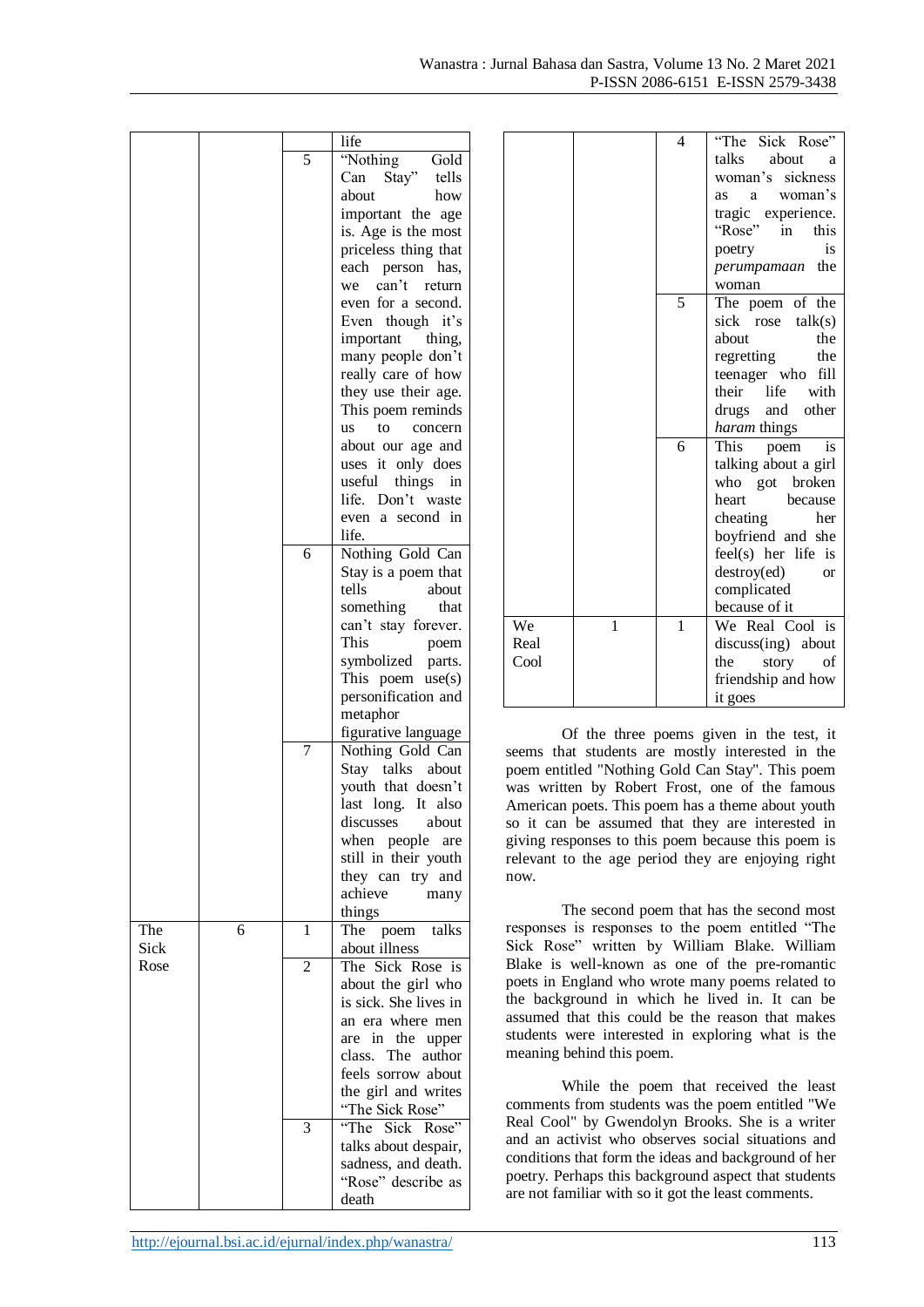#### **DISCUSSION**

From the seven students' responses to Nothing Gold Can Stay, three students are able to demonstrate the process of re-symbolization in their understanding of the poem contents. They succeeded in attracting major keywords related to the poem such as "age" and /or "youth".

> "Nothing Gold Can Stay" is a poem that discussed about age. "Age" is something "green" but age can only stay for an hour (a while/not long). (Response 1)

"Nothing Gold Can Stay" tells about how important age is. Age is the most priceless thing that each person has, it can't be returned even for a second. Even though it's an important thing, many people don't really care of how they use their age. This poem reminds us to concern about our age and uses it only for doing useful things in life. Don't waste even a second in life. (Response 5)

Nothing Gold Can Stay talks about youth that doesn't last long. It also discusses about when people are still in their youth they can try and achieve many things. (Response 7)

Several students also seemed to be able to show understanding but without formulating the process of re-symbolizing. Two comments gave descriptions but did not formulate the keywords that are expected to occur that indicate the understanding process.

> Nothing Gold Can Stay is a poem that tells about something that can't stay forever. This poem symbolized parts. This poem use(s) personification and metaphor figurative language. (Response 6)

> Nothing Gold Can Stay (is) about all the happening in good in life (that) cannot (be) forever. All the people have failed in life, have good life, have happy life, and have sad life. (Response 4)

Interestingly, some students associate this poem with the keyword "nature". Although these two students showed process of re-symbolization, but the keyword abstraction is actually not the main target. The primary theme is about age or youth, while nature can be included to sub theme.

> This poem is about nature. The poem tells [about] take care the nature and do not destroy it. (Response 2)

> In this poem tell(s) about gold that refers to "nature" who can stay because of human that

destroys the nature without using limitlessly. (Response 3)

Meanwhile, six students' responses to The Sick Rose were more varied in taking keyword abstractions. It can be seen from four responses that re-symbolize the poem as "illness" or "sickness" even "death".

The poem talks about illness. (Response 1)

"The Sick Rose" talks about a woman's sickness because of a woman's tragic experience. "Rose" in this poetry is *perumpamaan* (of) the woman. (Response 4)

The Sick Rose is about the girl who is sick. She lives in an era where men is in the upper class. The author feels sorrow about the girl and writes "The Sick Rose". (Response 2)

Interestingly Response 2 also formulated secondary keywords "woman" or "a girl" and also "upper class". He/she even leveled up his/her responses by showing involvement of emotions of the author by using sentence "the author feels sorrow about the girl…" Another two responses formulated "teenager" and "broken-heart" as their re-symbolized process.

> The poem of the sick rose talk(s) about the regretting the teenager who fill their life with drugs and other haram things. (Response 5)

> This poem is talking about a girl who got broken heart because of her cheating boyfriend and she feel(s) her life is destroy(ed) or complicated because of it. (Response 6)

The last comment related to "We Real Cool" poetry shows that there is a keyword "friendship" as an indicator of the process of understanding poetry. Here is the sentence: "We Real Cool is discuss(ing) about the story of friendship and how it goes". Unfortunately, that is the only response to this poem.

### **CONCLUSION**

Fourteen data in the form of responses shows the process of students' understanding of literary works, in this case to three short poems. As Bleich theory suggested, students are seen producing resymbolization of poetry as an indicator of their understanding process, although not all of them are able to do it accurately. This re-symbolization process is shown in the formulation of keywords